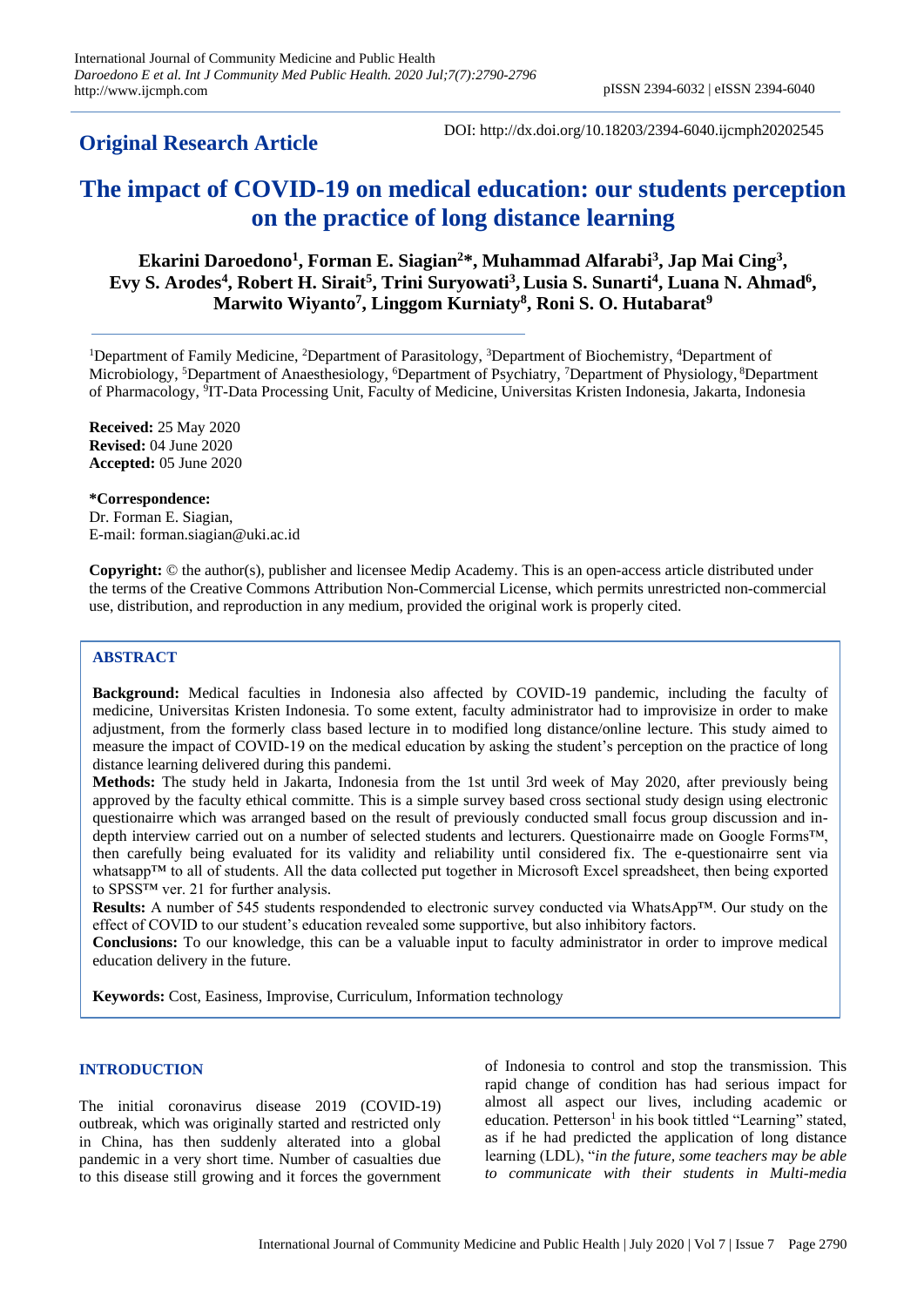*distance education classrooms for interactive distance education and training*". Every educational institutional, from the lowest to the highest, forced to adjust their way of delivering education.2-4

Physical and social distancing soon implemented by regional leaders/governors across the country, following Mr. President of Republic of Indonesia Joko "Jokowi" Widodo's call for community members to all together to obey the instruction that everyone should work and study from home, in order to avoid exposure and break the chain of transmission. Considering this disease is very fast growing and without no doubt is very lethal, especially to those whom already have previous underlying health derangement, public awareness was encouraged through community or public service announcement; the main goal is to educate people so that the community can participate according to the government instruction in order to prevent transmission and eliminate COVID from the society. This is actually a part of global strategy among countries affected by COVID- $19<sup>2,5</sup>$ 

Responding to Mr. President's instructions, Faculty of Medicine Universitas Kristen Indonesia-UKI (Christian university of Indonesia), one of the oldest, Christianbased private faculty of Medicine located in Jakarta-Indonesia, also has applied an internal, in-school restriction policy at all of its faculties. This decision meaning that physical attendance of students and staffs to the campus are truly prohibited and we switch learning from traditional class-based in to home-based. All of our students ordered to stay at home and do all of their academic activity without leaving their home. To some extent, sometimes this condition is called LDL. Actually, the daily routine educational activities consist of a mixture of class based expert-lecture, tutorials, skill's lab, laboratory work or activity and also students's group discussion and independent self-studying. From these activities, expert-lecture and tutorials were modified to some extent so that both can be done electronically or using the internet.

During the implementation of LDL, we noticed that several factors might influence, positively or negatively, and interfere with the process. This simple study aimed to find out what factors (according to the students's perspective) that can be supportive (positive) and or inhibitors (negative) that can affect the implementation of LDL.

## **METHODS**

This simple survey-based, cross sectional study was held in Jakarta, Indonesia from the 1st until 3rd week of May, 2020. Ethical approval obtained from the faculty ethical committe (Ethical number 03A/EtikPenelitian/FKUKI/ 2020). This study consist of several steps. First, we conduct a focus group discussion (FGD) to selected numbers of students in order to collect what factors considered by the students to be supportive or inhibitors

to the implementation of LDL. The second step is again doing the FGD but this time is to selected numbers of lecturer in order to determine which factors considered to be the real supportive or inhibitory. The third steps continued with creating an electronic questionairre; it divided into four parts i.e. demography, internet acessibility, supportive factors, inhibitory factors. The fifth step is to test the e-questionairre, making some adjustment and held a small and limited pre-eliminary survey to verify it until we considered it was fixed. We continued with step number sixth which is to disseminate the e-questionairre using Whatsapp™ through the aid of the class leaders that helped us to contact and deliver the survey to the entire member of the class/all students of the faculty of Medicine, Universitas Kristen Indonesia, Jakarta-Indonesia. Data collected further analysis for descriptive statistic using SPSS ver. 21.

## **RESULTS**

The number of active students, pre-clinical phase and clinical phase, due to May 15th 2020, totally recorder in number are 928 students (according to the data of FORLAP DIKTI, a student database in the Ministry of Research-Technology and Higher Education). The number of 545 respondents responded to the survey and completely fill the electronic questionairre. All participants agreed to participate after a brief informed consent stated in the opening of the e-questionnairre.

Demographic characteristics of our respondents was based on gender, 160 male (29.4%) with mean age 21.20 years old. The number of female respondents are 385 (70.6%) with mean age 20.89 years old. All of our respondents representatives of all our students, from the 1st year/freshmen student to the 6th year students with details number based on 1st/2nd/3rd/4th/5th/6th year in sequences as follows 44/170/61/53/55/162 (in percentage as follows 8.1/31.2/11.2/9.7/10.1%); most of our respondents were 2nd year students (31.2%).

Based on their current location during this LDL and when survey conducted, most of our respondents were still stay in the capitol city of Indonesia named Jakarta and or its surrounding/buffer cities (Bogor, Depok, Tangerang and Bekasi) during this survey held (435/79,8%). Jakarta, Bogor, Depok, Tangerang and Bekasi sometimes called Jabodetabek, an acronim for a wide metropolitan area in the heart of Indonesia. While on the other hand, the rest of the respondents were distributed unequally, from the very western to the last eastern part of Indonesia. This result showed us that our students actually came from all over Indonesia; even though the majority are resident of big major cities Indonesia.

Through all our 545 repondents, their conectivity to internet when LDL conducted was as follows: 174 respondents (31.9%) using cellular data only, 153 (28.1%) using WIFI only and 218 (40%) using combination of cellular data and WIFI. Further analysis based on gender and their current location shown in Figure 1.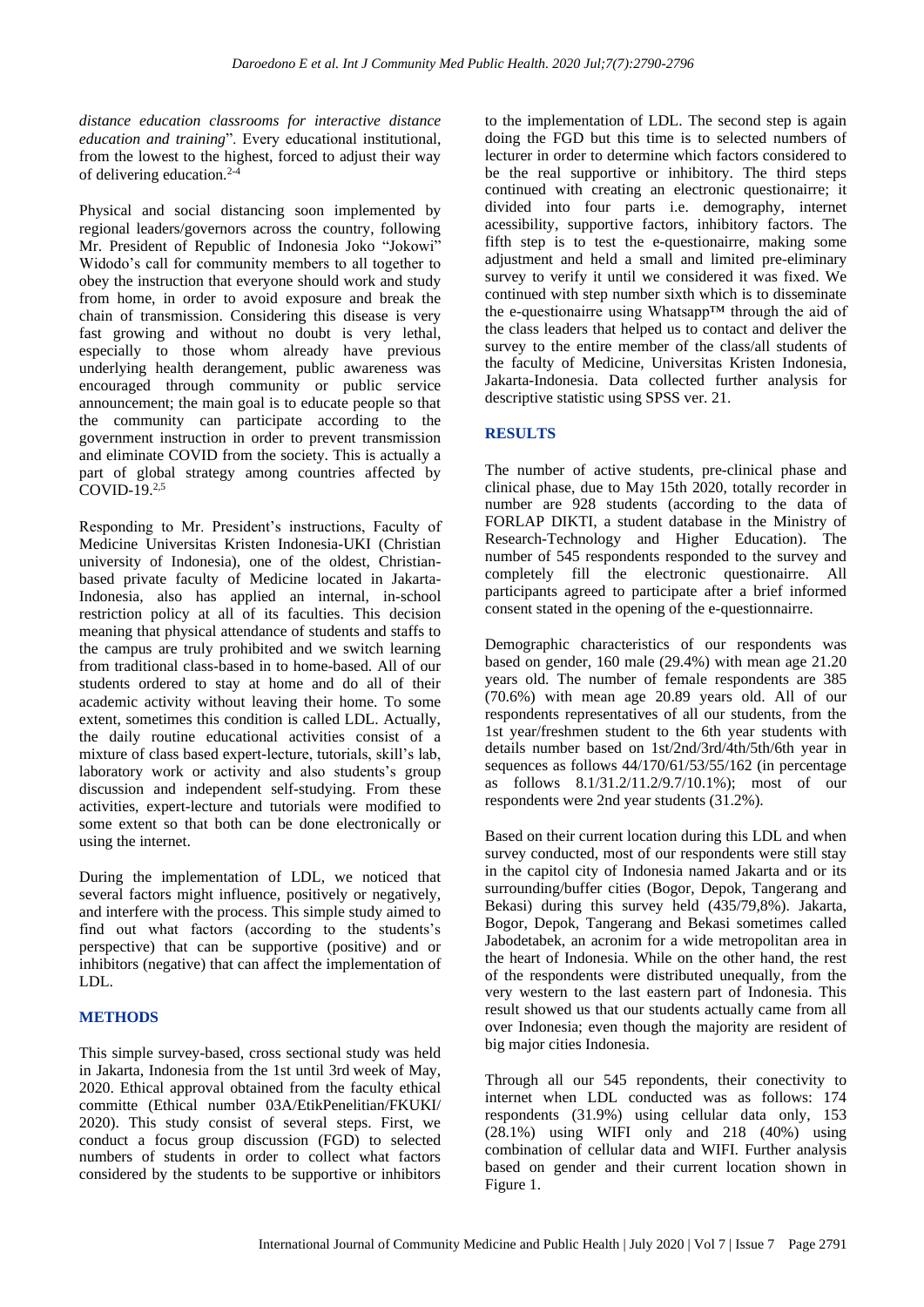

**Figure 1: Type of internet connection based on gender (left) and their location (right).**

| <b>Factors</b>                      | <b>Agree</b> | <b>Disagree</b> |
|-------------------------------------|--------------|-----------------|
|                                     | N(%)         | $N(\%)$         |
| <b>Supportive</b>                   |              |                 |
| Time flexibility                    | 417(76.5)    | 128(23.5)       |
| Location flexibility                | 479 (87.9)   | 66(12.1)        |
| No specific preparation is needed   | 314 (57.6)   | 231 (42.4)      |
| Low cost (except for cellular data) | 358 (65.7)   | 187 (34.3)      |
| No hassle                           | 321 (58.9)   | 224(41.1)       |
| <b>Inhibitory</b>                   |              |                 |
| Cost for additional cellular data   | 431 (79.1)   | 114(20.9)       |
| Signal dependent                    | 437 (80.2)   | 108 (19.8)      |
| Time Flexibility is too loose       | 285(52.5)    | 259(47.5)       |
| Lack of concentration               | 423 (77.6)   | 122(22.4)       |
| Lack of understanding               | 424 (77.8)   | 121(22.2)       |
| Lesson material pilling up          | 364(66.8)    | 181 (33.2)      |
| Lack of Interaction                 | 343(62.9)    | 202(37.1)       |
| <b>Accompanied by parents</b>       | 143 (26.2)   | 402 (73.8)      |

From the data shown in Figure 1, based on respondent's gender (Figure 1 left), it was shown that there was no differences on how the respondents connected to the internet. Male or female respondents used all three types of internet connectivity; most of the respondents, male or female, used either cellular data or WiFi to connect to the internet.

But when we try to analyse further, by grouping our respondent based on their location (Jabodetabek or Outside Jabodetabek) and comparing them based on their internet connectivity, data showed us that the number of our Jabodetabek respondents (34,86%) blessed by having a mixed/combination internet connection, compare to those who lived outside Jabodetabek which rely more on cellular data (8,44%). Maybe, option to have a WiFi connection is more limited to people living outside Jabodetabek, as due to limitation of the internet network in certain areas of Indonesia, or maybe because of financial limitation that prevent them to have a subcsribed WiFi connection.

If some of the students rely more on cellular data without having any back up (e.g. WiFi), it means that they were all will be very dependent on certainty and continuity of cellular phone signal. During this difficult time, Indonesia as a nation must work together hand in hand, where each and every stake holder had to succumb and put out their besst effort in order to help and support each other. Some IT/telecomunication provider had provided an internet connection service in a more affordable price. In general, this is a true challange for Indonesia, as it have a very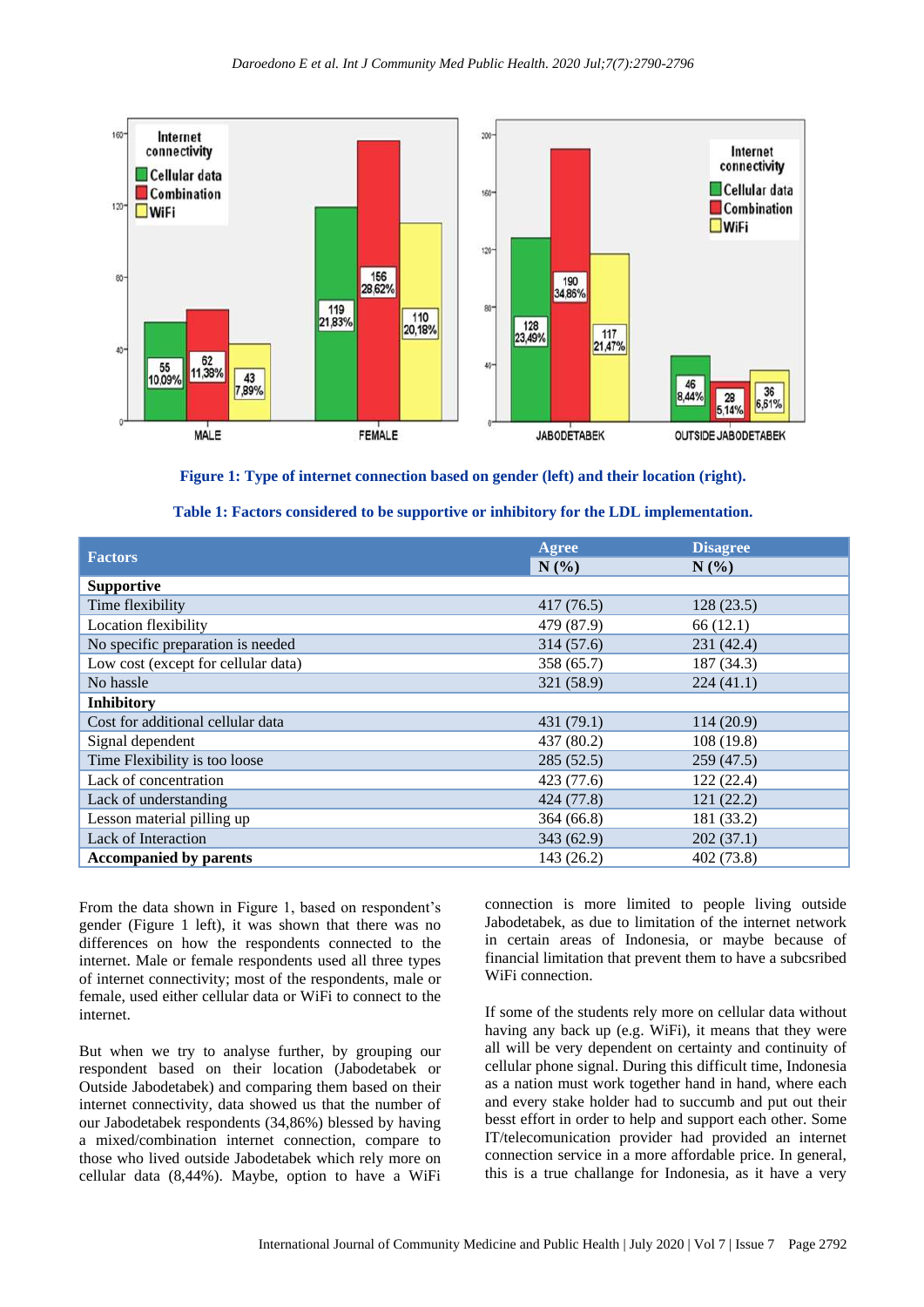broad area with variation in its geographic spatial. The study move further to factors considered by the respondents to be supportive or inhibitory for LDL implementation.

Table 1 showed us that there are 5 factors considered to be supportive of LDL implementation and 7 factors considered to be inhibitory. Among those 5 factors considered to be supportive to the respondents, location flexibility was the most supportive factor (479 agree/87.9%) but the lowest level of agreement among the respondents on factors considered to be supportive was on the issue of "no specific preparation is needed" ( 314 agree/57.6%).

On the contrary, among 7 factors considered to be inhibitory for LDL implementation, the most considered as inhibitory is "signal dependent" (437 of the respondents agree/80.2%) and the least agreement is "time flexibility is too loose " with 285 respondents agree (52.5%). During LDL implementation, most of the students (402 respondents/73.8%) follow this programme without accompanying by parents, eventhough the students were at home. This data showed us about autonomy of older children who learn at higher level of education.

#### **DISCUSSION**

This short cross sectional, questionnaire based study showed how COVID pandemic in Indonesia had changed and forced the *civitas academica*, including lecturers, staffs and students, to make so many adjustments in order to make sure the LDL is held in a proper manner, as best as possible.

The data on internet connectivity also informed us about the possibility of challenges to LDL implementation, even in the higher level of education, especially medical education, as also happened worlwide.7-9 Eventhough that we are a private medical students, and the students in general came from a middle-up economy level family, but still there was certain limitation when it comes to LDL implementation. Implementation of LDL actually give every stakeholder an opportunity to modify, to react positively in order to fulfill the goal of education.<sup>10,11</sup> Good characters can be learned and honed through this  $LDL<sup>12</sup>$ 

Social distancing and limitation of public and economic activities also have direct impact to the financial capability and resilience. Eventhough many studies has stated that the using of IT, with its mobility and personalized benefits, helped lecturer promoting innovation in education, not just limited to the improvement of lecture-style teaching, but also through more humanistic approach in direct open discussion and a more controlled systematic information collectiongathering and sharing among peer- groups.<sup>3,10</sup> Effectiveness of LDL compares to traditonal lectures

given can also be an interesting factor to be studied, especially when it was linked to the predominant learning approaches, especially in medical students.13,14

One of the factors considered to be supportive is flexibility in time and location. In general, this is what IT advancement offers to the lives, which is called easiness.8,15 It break almost every partition, with no limitation to dimension.<sup>11,16</sup> Actually, it is not only COVID who shaped the way medical education delivery, but actually these young future leader to be of generation Z that put their hands on the landscape of education. directly.<sup>15-17</sup> The students actually the backbone of this shifted of education during COVID pandemic, and they are already familiar with IT and gadgets.<sup>17</sup>

Gadgets and IT is always users-friendly and easy to operate.10,15,16 This is one of the basic strength in order to fight COVID and at the same time fullfilling the responsibilities of lecturer delivering education to the students.<sup>18</sup> COVID already turning the classic classroombased interaction, then shifted us to provide individualized instruction for asynchronous learning which can be done anytime or anywhere, limitless.<sup>4</sup> Actually, modern medical schools have been working to alter classic pedagogy approach which rely on big size class, face to face lectures (lecturer centered) in to a more student centered.<sup>16</sup> With the aid of IT tools, medical education nowadays become more personalized by implementing small team-facilitated discussion. Medical students encouraged to do the more active and selfdirected learning; and by doing so actually it promoting individualized and in the same time also interprofessional education.<sup>3</sup> Despite the terrible challenges caused by this horrifying pandemic, plenty of resourceful initiatives were already implemented in a trial and error approach, leading to step by step refinement of LDL.<sup>2,5</sup>

In a more bigger picture, to the opinion, LDL actually directing medical schools administrator to improve their medical education delivery to their students. Even further, in UK according to Iacobucci, medical school have been encouraged by the Medical School Council to release their final year students through a controlled fast-track programme so they can join the workforce combating COVID. <sup>19</sup> This is also happen in Denmark, where the prime minister asked mobilisation almost all medical personnals and this calling made clinical lecturers at Aalborg University and Aalborg University hospital arrange the final year medical students to enter the fast track courses in ventilator therapy and nursing assistance, through a digital platform.<sup>20</sup> Adjustments are made here and there. Once again, this awful pandemic actually uniting nations.<sup>21</sup>

Other supportive factor to be considered is that the LDL implementation is the issue of "not needed specific preparation". Flexibility is considered a blessing to  $LDL<sup>1,10</sup>$  Not like giving lecture in class where lecturer had to prepare everything, including and especially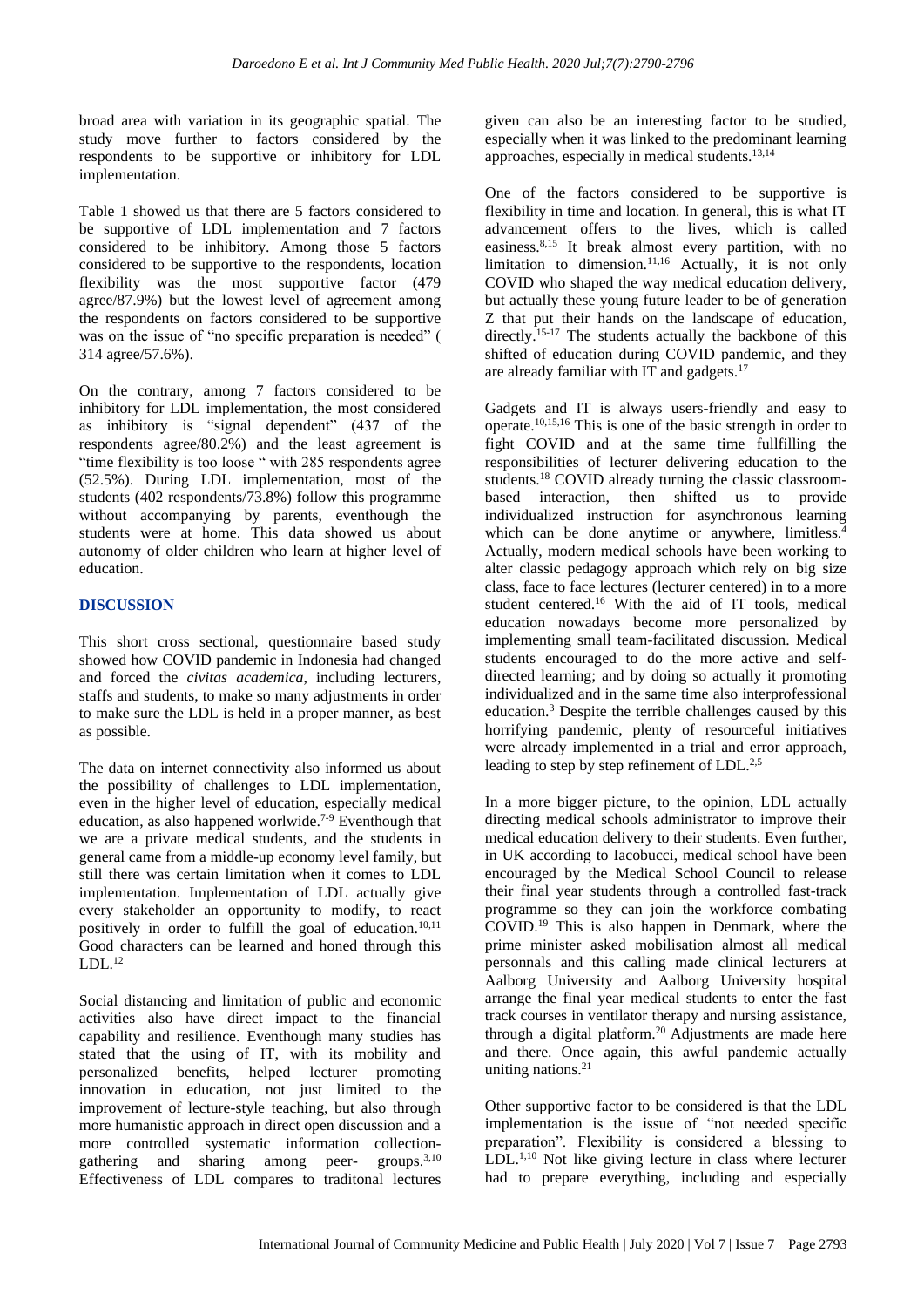him/her self, e.g try to come to class at time, even if it means that he/she should scrambling on a crowded road during peak hour or hanging on a full loaded bus or train, just to make him/her arrive in class at time. With LDL, the lecturer and also the students can stay at home, relax and enjoying the discussion which is held at the exact appointed time/hour. Eventhough 42.4% of the respondents (231 out of total 545 respondents) still considered disagree with the statement that LDL did not need specific preparation.

This valuable finding is an interesting information for the administrator, to further seek and define deeper what factors considered to made them disagree in this topics. If lack of understanding on how the LDL runs (e.g does not know how to connect to the internet using specific software like Zoom™ or Microsoft Teams™) it means that the faculty administrator must educating/socializing in more detail to a more limited and specific group. To some extent, perhaps the faculty IT staff had to setting up the connection.

The very basic role of medical students is to learn medicine from all aspects, since the pre-clinical to clinical phase. But while the COVID-19 pandemic run amok, medical students all over the world only perform as "new kids on the block" learners; their existence in hospitals might added and introduce unnecessary risks, both for patients, clinicians and other hospital staffs.5,6 To some extent, medical students considered to be, or at least can act as additional intermediate vectors for COVID-19 transmission. There is also fear among health professionals where the presence of not so well trained personal (students) that might use recklessly personal protective equipment (PPE)- items which in actual setting is always limited in number/ availability; hospitals always prone to serious shortages of PPE; and this will further added additional burden on teaching physicians. Considering all of these condition, teaching medical education in clinical settings alone does not justify these horrifying risks.<sup>4-6</sup>

And there is also a consequences of that LDL can be done while everyone stayed at home is the low costness.<sup>8</sup> Because LDL done at home, and every member of the group do not necessary to leave their home means that the costs for e.g gasoline, bus/train ticket, meals, can be reduced to almost naught. The last factor considered supportive for LDL implementation is also as the consequences of stay at home, which is no hassle. Member of the team conducted LDL do not necessary to prepare or to get rush, just as if we did our routine live before COVID. By staying home, all of our attention can be directed fully to LDL, without necessary to share our focus to the road, or traffic etc. LDL to some extent supports fully the idea of social distancing, and might prevent contact and transmission.<sup>2</sup>

On contrary, the student's perception on factors considered to be inhibitory to LDL implementation are as

follows. LDL which rely 100% on internet data in the matter of fact is also needed a certain data package/quota. If classes held several times a day, five days a week and if for each class comprises of 100 minutes, we can imagine how much data quota needed for each individual member of the class in order to stay connected. Eventhough we are a private university, and most of our students come from middle up economy level, but still due to this COVID, some of them were heavily affected. This problem was quite large at the beginning of LDL, but fortunately, our faculty/university also received assistance indirectly from one of the leading IT service providers in Indonesia by providing internet service for students at affordable price. This company provides this kind of service to almost all of education institution, from the very basic level (elementary school) to the higher one (university). This showed the world how Indonesia as a nation faces the problem due to COVID together, in a civilized an noble way.

According to Sahu, university authorities should encourage all of their students, lecturers and other *civitas academica* to keep connected, through the internet/online or any kind of social media platform and keep moving forward together during this extremely difficult time.<sup>7</sup> Students should be provided with clear course instruction and other services in an online format to support academic continuity.<sup>1</sup> Faculty administrator should develop and improvisize on strategies for increasing and ensuring higher levels of pupil engagement in and during online distance teaching/learning.<sup>8</sup> There is positive effects of integrating IT and mobile devices with teaching and learning on students' learning performance, as we can see during the implementation of LDL due to COVID pandemic.3,9 Nowadays, artificial intelligence driven by machine learning algorithms is a superior tools that could play a key role by defining the way medicine will be practiced in the future, and there is no better time to start than right now.<sup>9,10</sup>

Other factor considered to be inhibitory is IT/telecomunication signal. Indonesia is a huge country consist of 13,000+ islands with area lies in the heart of equator. Its geographical spatial condition varies from low land to high land and its islands sorrounded with sea, almost ⅔ area of Indonesia is comprises of deep sea. While Indonesia trying hard improving its IT connectedness, we have to admit that in certain areas, due to the geographical limitation, telecommunication signal is quiet hampered. This limitation also become a challenge to us, expecially to the LDL implementation, which rely 100% on IT connectivity; this is where challenges become opportunity when initiatives and improvement were implemented, and it all leading to yhe progression of education delivery.3,10 For example,  $M$ oszkowicz and his cooleagues,<sup>11</sup> which improvisize their daily medical education for their affected students during COVID-19 pandemic by using a simple and widely available videoconference solution to teach the students about set up a daily medical education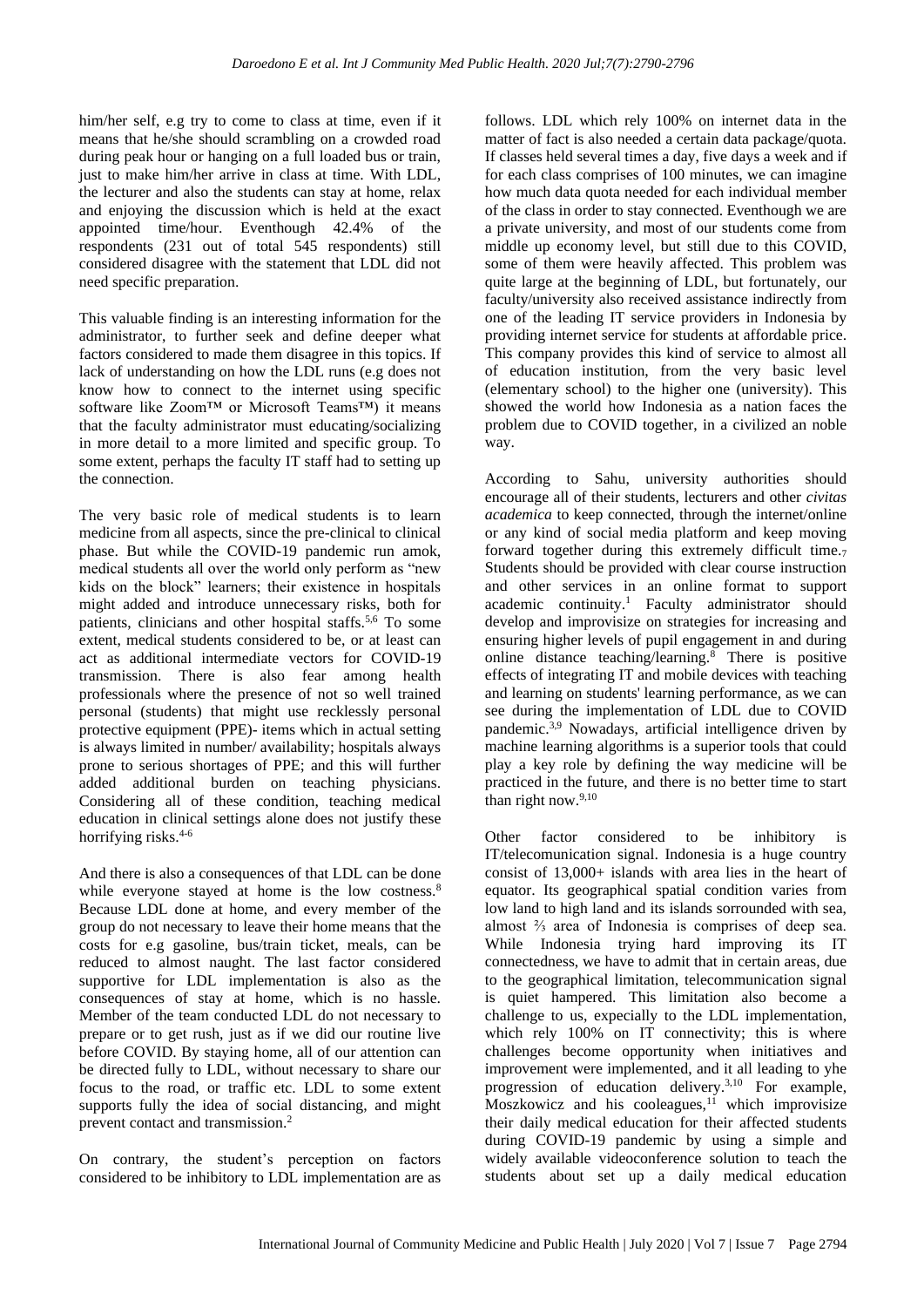procedure. According to them, This video conference method can also be applied to other type of routine clinical procedure as well as gross anatomy lessons. To make the statement simple, everyone encouraged to put out their best effort in order to make this LDL works.15,18

Other factors considered to be inhibitory can be classified in general as student's own intrinsic factors, which are (1) time flexibility is too loose (285 agree/52.5%), lack of concentration (77.6% agree/ 423 out of total 545 respondents) and lack of understanding in terms of the lesson (77.8% agree/ 424 out of total 545 respondents). This results informed us, the administrator, that further and continous character building must be applied to the *civitas academica*, especially to our students. Universitas Kristen Indonesia adhere to the values of Christian nobility. One of the christian values is discipline. By teaching discipline to the students, since the very basic, we hope that in the future, they will become a good and responsible doctors. Discipline is one of the basic criteria for the students. Because in Medical education, it become of common knowledge to the society that the process of teaching medical student to become a doctor take a long time, very hardwork and a lot of effort (physically, mentally and do not forget to mention financially). Without discipline, it is almost impossible for someone to become a doctor.<sup>5,8</sup> even in the United States, medical schools have implemented curricular reforms to address issues of character in their medical education and according to a study conducted by Carey et al, US students in clinical clerkships receive predominately positive feedback from educators regarding character traits.<sup>12</sup> Characters is something that is learned directly through a teacher-student contact.

The side effect of prolonged implementation of LDL also give the students a lot of lesson materials; and the potency of it become pilling up. Again, without good learning management, it will probably become a kind of time bomb which is ready to blow anytime. The result of this study also revealed that, students that agree on the terms "material lesson pilling up" were most in the 1st and 2nd year, and as they reach higher level, the percentage is getting lower (data not shown, analysis conducted by crosstabs in descriptive statistics). This indicates that, as they become a senior students, they become more wiser and more discipline. Further analysis of this gap would be an interesting insight for the adminstrator, in order to update and improve the delivery quality of education. Strategies for online engagement of students where their geographic position are quiet remote must be carefully assesed and perhaps this needed a specialized/tailor made approach. $1,3,21$ 

The last but not least, factor considered to be inhibitory as the perception of the students on the impementation of LDL is lack of interaction (62.9% agree/343 out of 545 respondents). This should become an important tools of mesage to the administrator. Eventhough this is subjective, but still it give a clue that direct human

interaction are still and always needed in the area of education, especially in medicine. In general, this is a limitation for IT advancement, because eventhough IT can do barely almost everything in our lives, but still it cannot replace human touch and humanity. Humanity belongs to living human, and not machines (no matter how advance and sophisticated the machine).<sup>7</sup> This a challenge to the administrator to improve, or to insert more humanistic approach to the implementation of  $LDL.<sup>10</sup>$ 

Until the time we submit this paper, COVID still continues in our country Indonesia and raises particular concerns and questions for medical Faculties all over our archipelago. In pre-clinical term, close contact among students and lecturers can occur during lecturer, lab work/activity, tutorials and skills lab while in the term of clinical phase of the students, frequent rotations between departments and hospitals make medical students very prone to be potential vectors for COVID-19. Again, specific strategies must be carefully prepared before reopening of our medical schools.

The way we protect the students by implementing LDL, as the goverment's instruction, also give us not only challenge but opportunity as well.<sup>4-6</sup> We have to give our best effort all the time, to make sure that the delivery of education to our students are continously controlled and quality is maintained.

#### **CONCLUSION**

Our study on the effect of COVID to our student's education revealed some supportive, but also inhibitory factors. These factors can be challenging, but in the other hand to our knowledge as administrator is considered as an opportunity to improve our medical education delivery to our students.

## **ACKNOWLEDGEMENTS**

We would like to thank our respondents who already participate in the e-survey.

*Funding: No funding sources Conflict of interest: None declared Ethical approval: The study was approved by the Institutional Ethics Committee*

#### **REFERENCES**

- 1. Petterson R. Distance education. In Learning. Sweden, Tulinge. 2019: 54
- 2. Viner RM, Russell SJ, Croker H, Packer J, Ward J, Stansfield C, et al. School closure and management practices during coronavirus outbreaks including COVID-19: a rapid systematic review. Lancet Child Adolesc Health. 2020;4:397-404.
- 3. Yao TS, Kuo EC, Tzu CL. The effects of integrating mobile devices with teaching and learning on